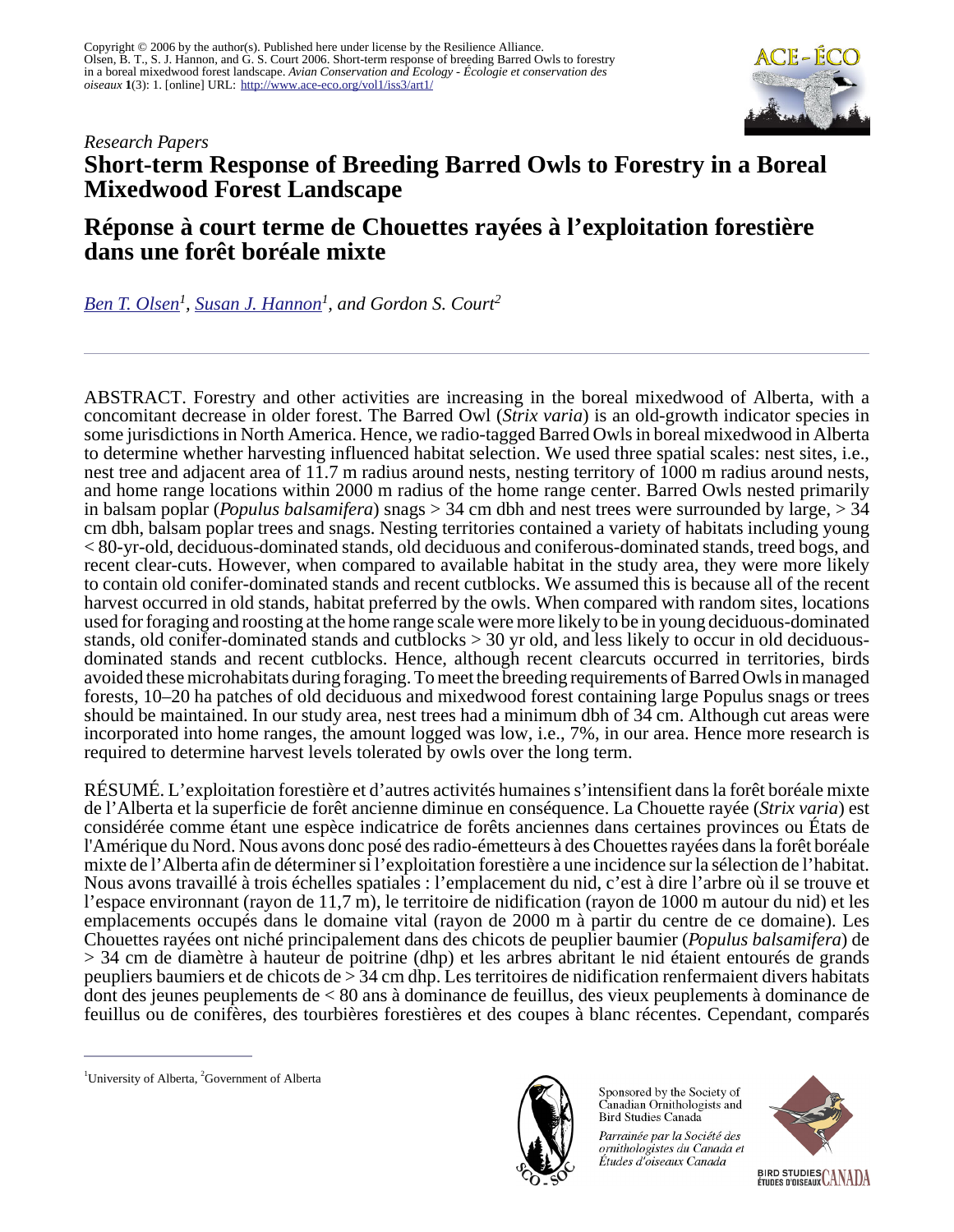aux habitats disponibles dans la zone d'étude, ces territoires étaient plus susceptibles de contenir des vieux peuplements à dominance de conifères et des blocs de coupe récents. Nous avons supposé que cette situation était due au fait que toutes les coupes récentes ont eu lieu dans des vieux peuplements, l'habitat préféré des chouettes. Comparés à des sites choisis au hasard, les endroits utilisés pour l'alimentation ou le repos dans le domaine vital étaient plus susceptibles de se trouver dans de jeunes peuplements à dominance de feuillus, des vieux peuplements à dominance de conifères et des blocs de coupe de > 30 ans et moins susceptibles d'être situés dans de vieux peuplements à dominance de feuillus ou des blocs de coupe récents. Par conséquent, bien que des coupes à blanc aient eu lieu récemment dans les territoires, les oiseaux évitent ces microhabitats lorsqu'ils s'alimentent. Pour satisfaire les exigences de la Chouette rayée en matière de nidification dans les forêts aménagées, il faudrait maintenir des parcelles de forêt caducifoliée et de forêt mixte ancienne d'une superficie de 10–20 ha contenant des peupliers ou des chicots de grande taille. Dans notre aire d'étude, les nids étaient situés dans des arbres d'au moins 34 cm de dhp. Bien que des superficies coupées soient inclues dans les domaines vitaux, la superficie exploitée dans cette zone était faible, soit 7 %. Toutefois, d'autres études seront nécessaires afin de déterminer l'intensité de coupe tolérée à long terme par cette espèce.

Key Words: *Barred Owl; boreal mixedwood forest; habitat selection; Strix varia.*

## **INTRODUCTION**

Based on its large home range, association with older forest, and preference for large unfragmented blocks of forest (Mazur and James 2000), the Barred Owl has been promoted as an indicator species of old growth for use in land planning and habitat conservation in some regions (James 1993, Hess and King 2002, Rubino and Hess 2003). Resource extraction by the forestry and energy sectors will have a major impact on the age structure and composition of boreal forest in northern Alberta (Schneider et al. 2003). Reductions in the amount of old-growth forest are predicted, resulting in a concomitant decline of habitat for species that use older forest and the structures within (Cumming et al. 1994). Some forestry companies retain residual features of older forest, i.e., trees, snags, downed woody material, within cutblocks as habitat for wildlife. Cavity nesting owls are presumed to benefit from such practices, yet the habitat requirements of many species, including Barred Owls, are not known for this region (Kirk and Hyslop 1998).

Habitat associations of Barred Owls have been described in a variety of forest ecosystems (reviewed in Mazur and James 2000). In eastern deciduous forests, they are typically found in mature and old, mixedwood swamps and riparian areas (Nicholls and Warner 1972, Elody and Sloan 1985, Bosakowski et al. 1987). In boreal forest of Saskatchewan (Mazur et al. 1998) and foothills forest in western Alberta (Takats 1998), Barred Owls selected old mixedwood (white spruce (*Picea glauca*) and trembling aspen (*Populus tremuloides*), aspen, and balsam poplar forest. In Saskatchewan, they avoided young  $< 50$  yr forest in both the breeding and nonbreeding seasons and at the scale of individual locations and home ranges (Mazur et al. 1998). Mature, old hardwood and mixedwood forests are occupied because suitable nesting sites in large diameter trees and snags are most abundant there (Haney 1997, Postupalsky et al. 1997) and because the structural complexity of habitats may provide a diversity of prey (Mazur et al. 1998). In the Pacific Northwest, however, Barred Owls have displaced Northern Spotted Owls (*Strix occidentalis*), a federally endangered species (Olson et al. 2005), by expanding into landscapes that have been partly harvested (Dark et al. 1998, Herter and Hicks 2000, Kelly et al. 2003). This suggests that they are more tolerant of habitat loss and stand age heterogeneity than Spotted Owls.

In this paper we examine habitat selection by Barred Owls in old mixedwood boreal forest in Alberta, parts of which had been recently harvested, to determine whether they avoided cutblocks and to provide information on their habitat requirements in this area. We examined Barred Owl habitat selection at three spatial scales, analogous to the second, third, and fourth orders of habitat selection described by Johnson (1980). First we examined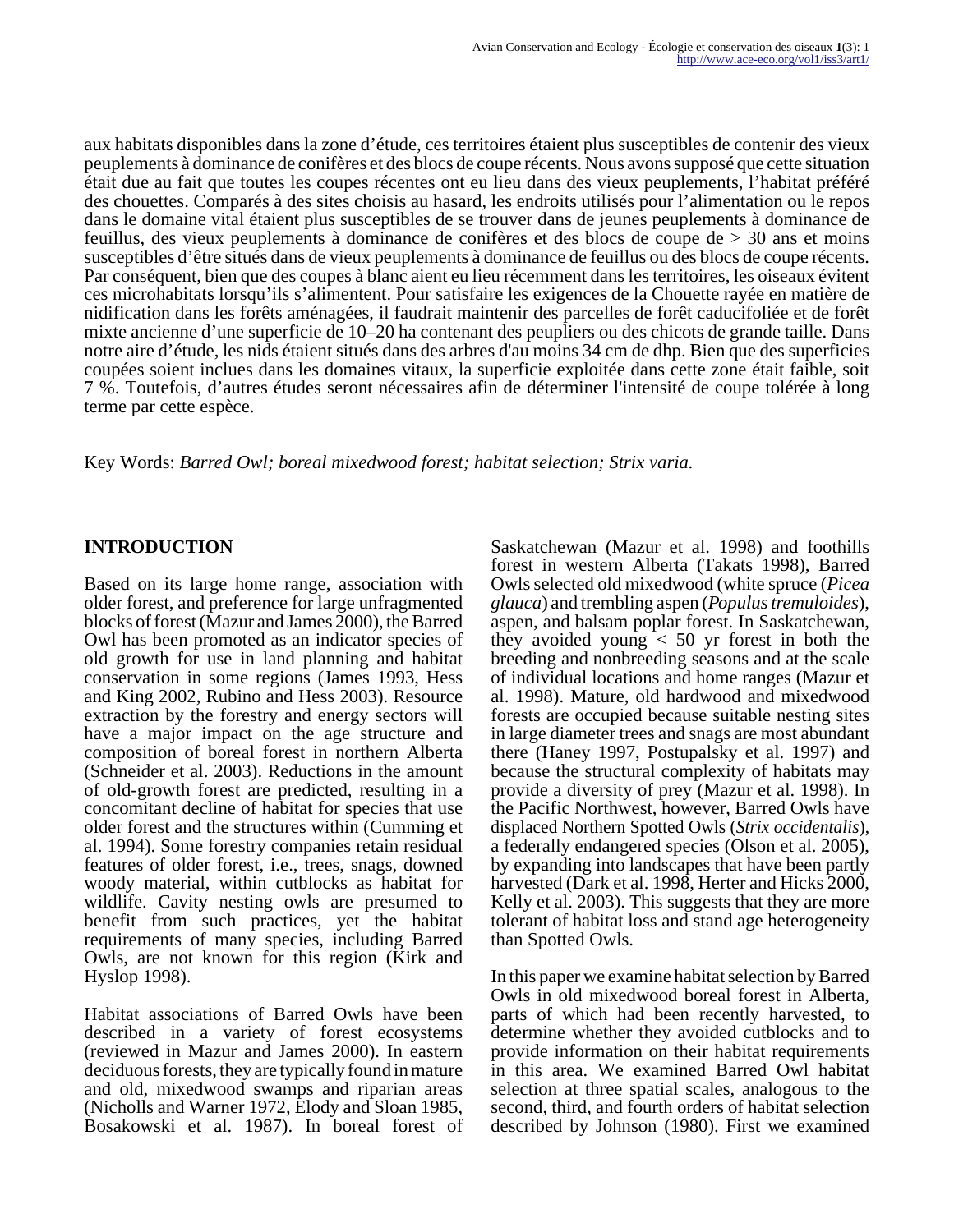nest site selection by measuring vegetation structure and composition at Barred Owl nests and close surroundings (0.04 ha). Second, we compared forest cover in the nesting territory, 1000 m radius around nest sites, with that on unused portions of the landscape in the study area. Finally, we examined Barred Owl radio telemetry locations within home ranges, i.e., 2000 m radius around home range centers, relative to forest composition provided by vegetation inventory used by foresters. Based on other studies of Barred Owl habitat, we expected owls to select for older forest and avoid recent cutblocks.

## **METHODS**

#### **Study area**

The study was conducted between 1994 and 1998 on an 800 km<sup>2</sup> area in north-central Alberta near Calling Lake (55 $\degree$ 15' N, 113 $\degree$ 19' W). The study area is located in the boreal mixedwood ecoregion (Strong and Leggat 1992) and was chosen to be large enough to encompass the territories of several owls, but be small enough to facilitate the logistics of tracking owls under difficult field conditions. Forest stands are comprised of trembling aspen, balsam poplar, white spruce, jack pine (*Pinus banksiana* Lamb.), black spruce (*Picea mariana* (Mill.) BSP), and tamarack (*Larix laricina* (Du Roi) K. Koch). White birch (*Betula papyrifera* Marsh.) and balsam fir (*Abies balsamea* (L.) Mill.) are also common in the subcanopy or as minor components in the canopy. Tree age and species composition heterogeneity is maintained by differences in topography and drainage, fires and defoliating insect outbreaks (Bonan and Shugart 1989).

Harvesting occurred in upland areas of mature and old forest of *Populus,* white spruce, or mixedwood prior to the study. Deciduous trees supply pulp mills and conifers are harvested primarily for sawmills. Trees were harvested using clear-cutting in a two pass system, with 5–20% of live and dead trees retained on cutblocks. The first pass of harvesting occurred in 1993 and 1994, however some areas had been clear-cut approximately 30 yr ago. In a 100  $km<sup>2</sup>$  section of the study area an experimental study examining the effects of forest fragmentation on boreal birds has been ongoing since 1993 (Schmiegelow and Hannon 1993, Schmiegelow et al. 1997). Here, forest reserves of 1–100 ha were left surrounded by 200 m of harvest. Approximately 7% of the total landscape had been recently harvested.

#### **Location and capture of owls**

To find Barred Owl territories, we played taped calls of owls at 52 stations spaced at 2-km intervals along logging roads and seismic lines once per year from January to March. A tape of owl calls and intermittent silent periods was broadcast in all directions for 25 minutes on a SONY CFS-914 cassette player. Because owls respond to conspecifics and other species (Bosakowski and Smith 1998), we played calls of the northern sawwhet owl (*Aegolius acadicus*), boreal owl (*Aegolius funereus*), Barred Owl, and Great-horned owl (*Bubo virginianus*). Fifteen adult Barred Owls, including seven males and eight females, were captured using either modified Swedish goshawk traps, hand-held fishing nets at nest cavities or using a live mouse as bait, or mistnetting using a live Barred Owl decoy (Olsen 1999). Owls were banded with a numbered identification ring on the tarsus and fitted with radio transmitters (20 g; Holohil Systems Ltd.) using a backpack made of Teflon strapping (Guetterman et al. 1991).

#### **Radio telemetry**

Radio-collared owls were tracked opportunistically in the spring (April–June) in order to locate nests; and weekly in the summer (July–September). Locations were triangulated to avoid flushing the owl and then estimated using the triangulation software CALHOME (Kie 1994). Triangulations with error polygons greater than 3 ha were rejected. Geographic coordinates for the triangulation positions and nest site locations were taken using a Trimble *Geo*Explorer® GPS unit. The GPS locations were then differentially corrected using the program PATHFINDER (Trimble Navigation Ltd.) to provide coordinates accurate to 1 m.

#### **Vegetation sampling**

Structural and compositional measures of tree and forest stand characteristics were measured in July and August at owl nest sites  $(n = 10)$  and three unoccupied but potential nest sites per home range (*n* = 30). We chose 30 unoccupied sites for comparison to try to account for the variation within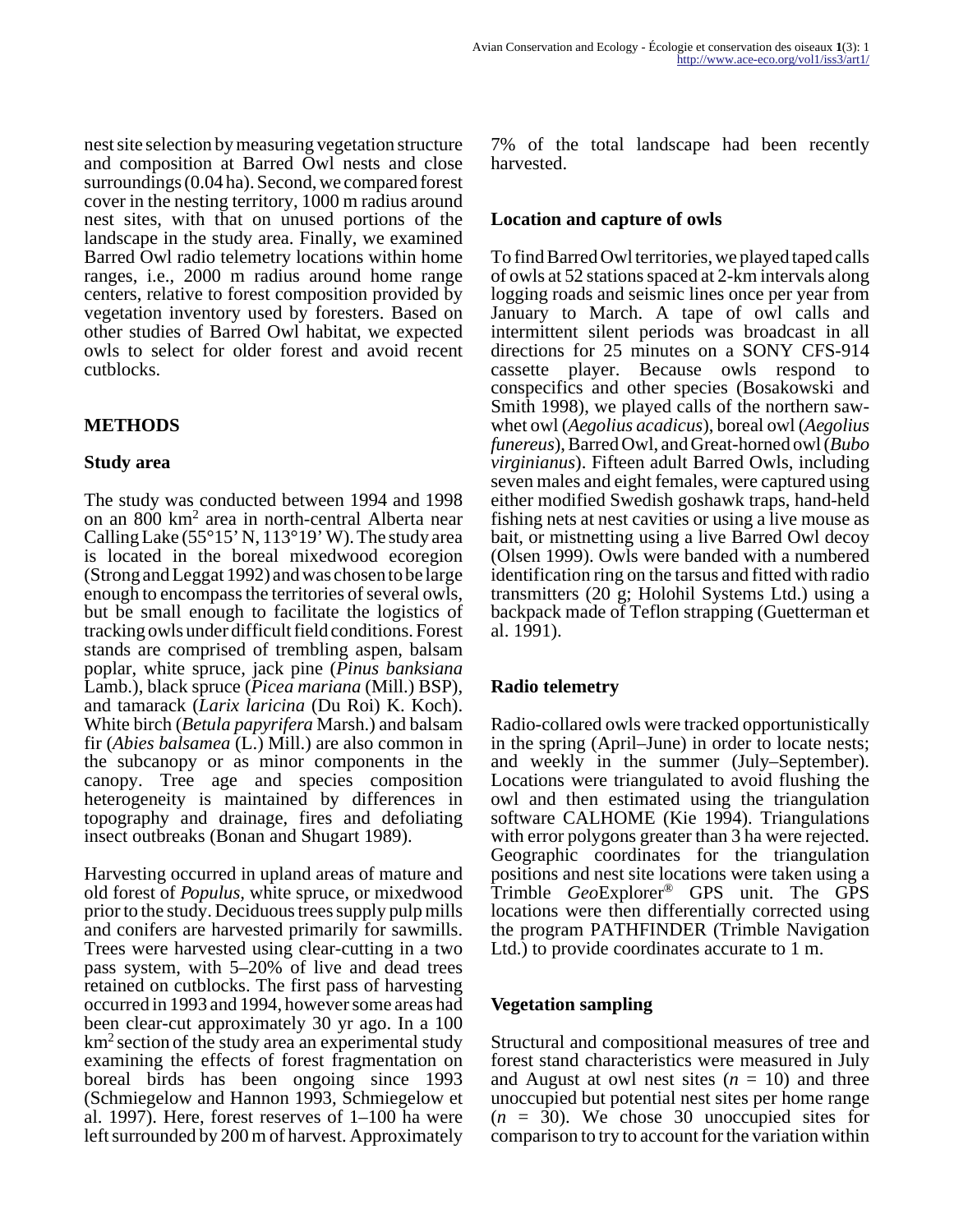**Table 1.** Variables and their percent covers derived from the digital Alberta Vegetation Inventory that were used to construct habitat models based on the GIS data layers. Deciduous-dominated and conifer-dominated stands had > 50% of overstory trees as deciduous species and > 50% of overstory trees as conifer species, respectively.

| Name                         | Abbreviation     | Description                                                                                                                              | Percent $(\% )$ of<br>landscape |
|------------------------------|------------------|------------------------------------------------------------------------------------------------------------------------------------------|---------------------------------|
| Old deciduous mixedwood      | <b>OLDDEC</b>    | Deciduous dominated stand with estimated origin $\leq 1910$                                                                              | 9.5                             |
| Old conifer mixedwood        | <b>OLDCON</b>    | Conifer dominated stand with estimated origin $\leq 1910$                                                                                | 8.4                             |
| Young deciduous<br>mixedwood | <b>YNGDEC</b>    | Deciduous dominated stand with estimated origin $> 1910$                                                                                 | 31.5                            |
| Young conifer mixedwood      | <b>YNGCON</b>    | Conifer dominated stand with estimated origin $> 1910$                                                                                   | 1.8                             |
| Treed bog                    | <b>TRBOG</b>     | Black spruce bog, includes tamarack and some birch/<br>black spruce mixes                                                                | 28.4                            |
| Pine                         | <b>PINE</b>      | Pine, includes mixed stands where pine is the dominant<br>conifer                                                                        | 2.4                             |
| Wetland                      | <b>WETLND</b>    | Muskeg, other wetlands, and miscellaneous natural<br>nonvegetated types                                                                  | 6.9                             |
| Open water                   | <b>WATER</b>     | Water                                                                                                                                    | 2.1                             |
| Anthropogenic                | <b>ANTHRO</b>    | Anthropogenic features, well sites, clearings, roads, and<br>pipelines                                                                   | 0.8                             |
| Recent cut block             | CUT1             | Harvested blocks $<$ 30 yr, includes partial cuts and<br>identifiable salvage-logged areas; most were harvested<br>between 1993 and 1994 | 7.3                             |
| Older cut block              | CUT <sub>2</sub> | Older harvested blocks of unknown origin $(>30 \text{ yr})$                                                                              | 0.7                             |
|                              |                  |                                                                                                                                          |                                 |

territories without overbalancing our models with unused sites. Unused sites were chosen at random, but at least 200 m apart, and were centered on a tree or snag with a minimum dbh of  $\geq$  34 cm representing a potential cavity tree. At each nest and unused site, vegetation was measured within four plots of radius 11.7 m and area of 0.04 ha. One plot was centered on the nest or unused site and the others were placed 30 m away at 120°, 240°, and 360°. Vegetation measurements from the subplots were averaged for each site.

The following measurements of the nest tree and unused central tree were made: species, dbh, tree height, cavity height, cavity type, and percent lean. Cavity type was recorded as side-entrance windowtype cavity, top-entrance chimney-type cavity, or other. Within the 0.04 ha plots, total number of each species of tree and snag in four diameter classes were recorded: 8–15 cm, 15–23 cm, 23–38 cm, and  $>$  38 cm. For coarse woody material, fallen trees  $\geq$ 12 cm dbh, we recorded tree species and length. Tree, snag, and coarse woody material densities were calculated by dividing the total number by the area of the combined plots, i.e., 0.16 ha. Basal area was calculated using the median radii for each diameter class (5.75 cm, 9.5 cm, 15.25 cm, and 21.5 cm). Shrubs were sampled within the first 5 m radius of each 0.008 ha subplot. Species and total number of saplings  $< 2.5$  cm dbh and poles 2.5–8 cm dbh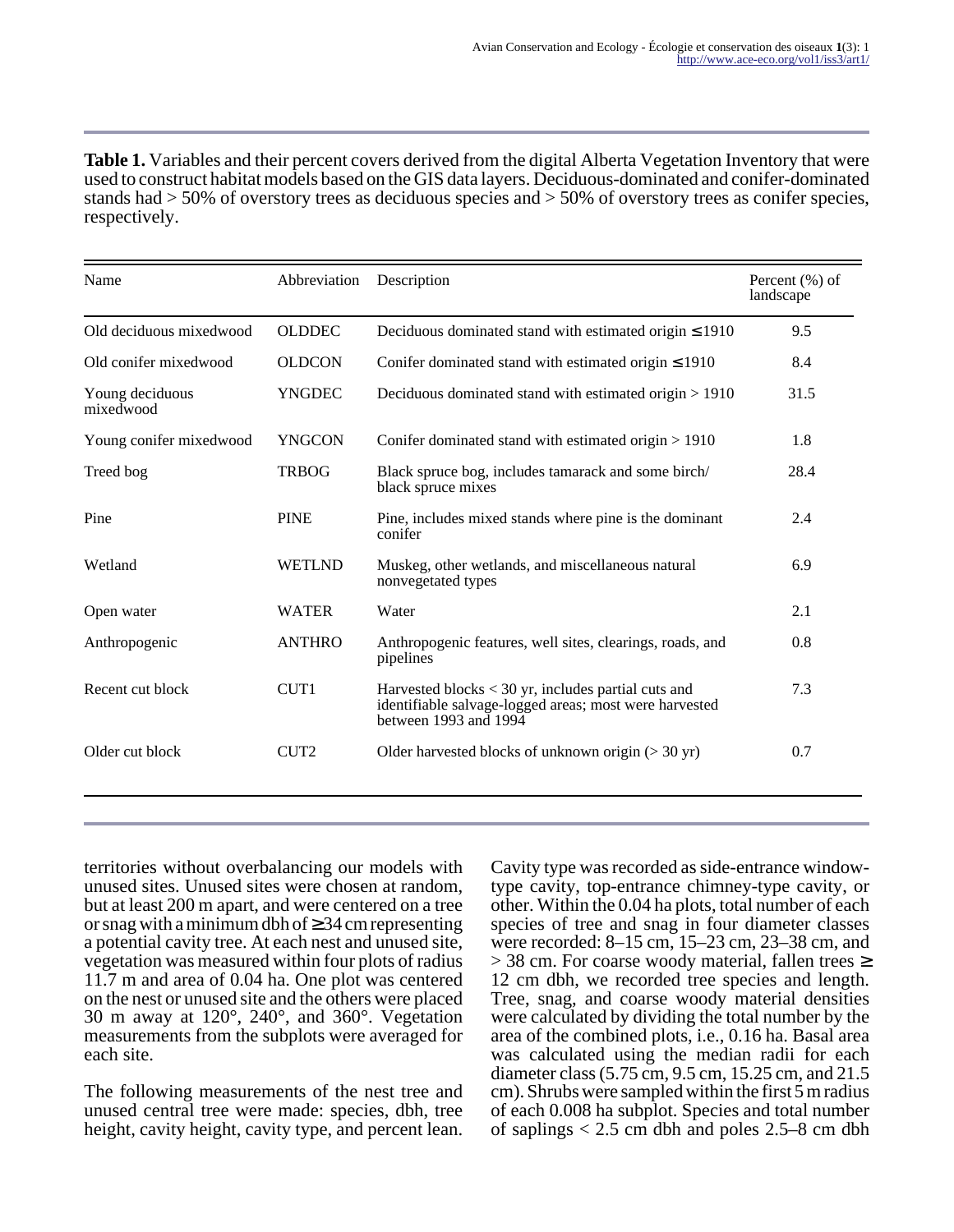**Table 2.** Means and standard errors of vegetation descriptors at nests ( $n = 10$ ) and random sites ( $n = 30$ ) and range in variables for nest sites. Variables that differ between nests and random sites are in italics. Tree species codes: Aw: *Populus tremuloides,* Fb: *Abies balsamea,* Pb: *Populus basamifera,* Sw: *Picea glauca,* Sb: *Picea mariana.* 

| Site                                   | Random |          | <b>Nests</b> |          |              |
|----------------------------------------|--------|----------|--------------|----------|--------------|
|                                        | Mean   | $\rm SE$ | Mean         | $\rm SE$ | Range        |
| <b>Cavity Tree</b>                     |        |          |              |          |              |
| Diameter at breast height (dbh, cm)    | 42.1   | 1.3      | 51.6         | 4.3      | $34 - 77$    |
| Cavity tree height (m)                 | 10.8   | 1.3      | 16.0         | 2.6      | $6.5 - 29.2$ |
| Cavity height (m)                      | 8.9    | 0.9      | 10.4         | 2.1      | $5.8 - 26.8$ |
| Cavity tree lean (%)                   | 4.1    | 1.9      | 3.8          | 2.0      | $0 - 21$     |
| <b>Overstory Species Composition *</b> |        |          |              |          |              |
| <b>DBH Class 1 (8-15 cm)</b>           |        |          |              |          |              |
| Aw (stems/ha)                          | 78.6   | 22.4     | 53.9         | 26.2     | $0 - 239$    |
| Pb (stems/ha)                          | 36.1   | 12.8     | 20.8         | 14.5     | $0 - 147$    |
| Sw (stems/ha)                          | 79.4   | 17.6     | 36.7         | 16.5     | $0 - 129$    |
| Fb (stems/ha)                          | 45.9   | 20.1     | 20.8         | 13.8     | $0 - 123$    |
| <b>DBH Class 2 (15-23 cm)</b>          |        |          |              |          |              |
| Aw (stems/ha)                          | 105.9  | 21.2     | 85.7         | 38.7     | $0 - 306$    |
| Pb (stems/ha)                          | 55.9   | 10.2     | 52.0         | 18.7     | $0 - 196$    |
| Sw (stems/ha)                          | 65.7   | 14.0     | 28.8         | 18.7     | $0 - 190$    |
| Fb (stems/ha)                          | 16.1   | 7.3      | 4.9          | 3.1      | $0 - 30.6$   |
| <b>DBH Class 3 (23-38 cm)</b>          |        |          |              |          |              |
| Aw (stems/ha)                          | 73.3   | 13.2     | 51.4         | 15.0     | $0 - 141$    |
| Pb (stems/ha)                          | 53.5   | 12.9     | 79.0         | 20.4     | $0 - 172$    |
| Sw (stems/ha)                          | 58.4   | 12.4     | 30.6         | 20.2     | $0 - 196$    |
| Fb (stems/ha)                          | 2.0    | 1.1      | 6.7          | 5.0      | $0 - 49$     |
| <b>DBH Class 4</b> ( $\geq$ 38 cm)     |        |          |              |          |              |
| Aw (stems per ha)                      | 8.4    | 1.6      | 16.5         | 9.4      | $0 - 86$     |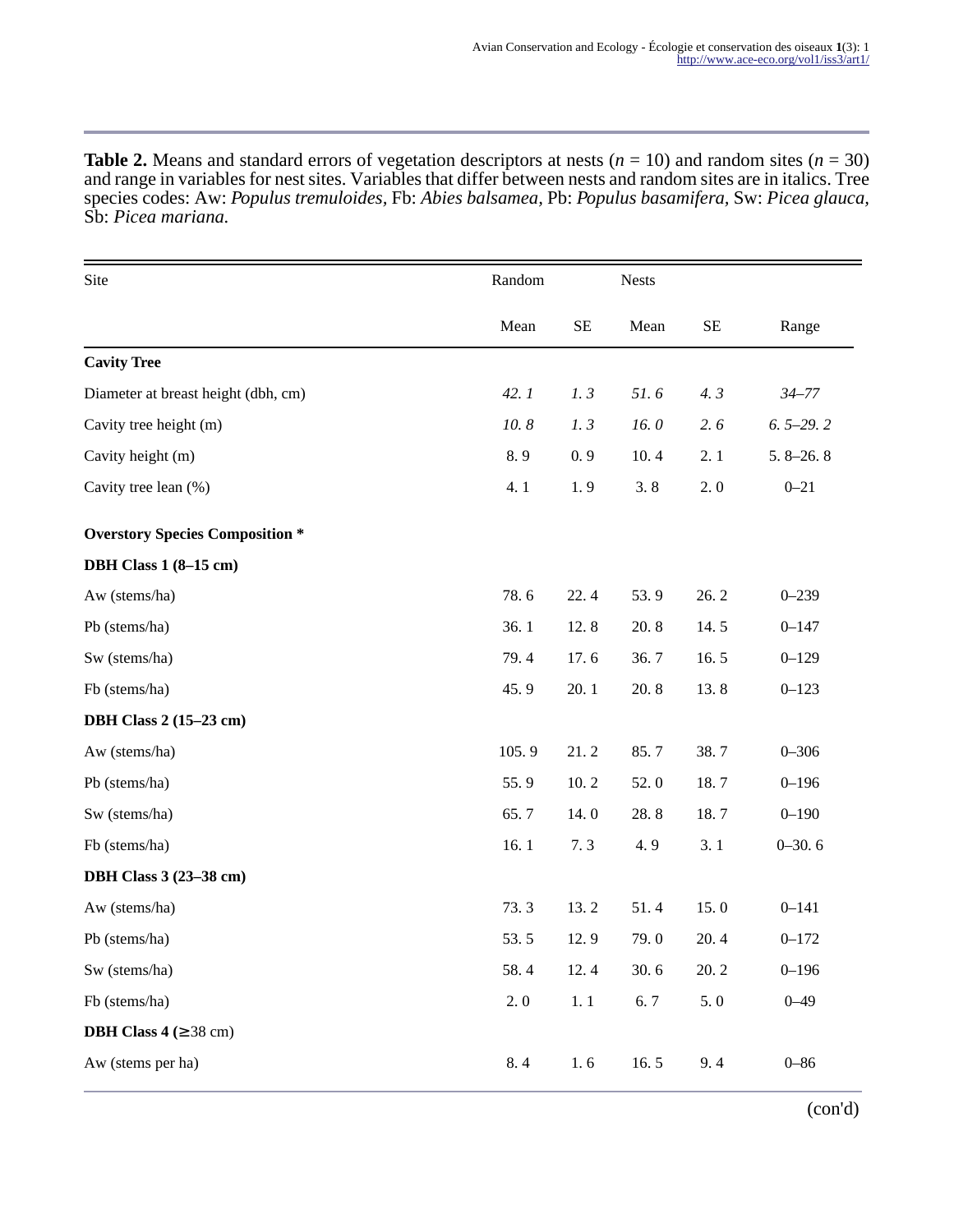| Pb (stems per ha)                                                            | 10.4  | 3.5  | 31.2  | 10.1 | $0 - 86$      |
|------------------------------------------------------------------------------|-------|------|-------|------|---------------|
| Sw (stems per ha)                                                            | 19.2  | 4.4  | 14.1  | 5.6  | $0 - 49$      |
| <b>Tree Basal Area</b>                                                       |       |      |       |      |               |
| Total deciduous basal area $(m^2)$ <sup>†</sup>                              | 0.7   | 0.1  | 0.9   | 0.1  | $0.1-1.2$     |
| Total conifer basal area $(m^2)$ <sup><math>\ddagger</math></sup>            | 0.4   | 0.1  | 0.2   | 0.1  | $0 - 1.1$     |
| Snag basal area                                                              |       |      |       |      |               |
| Aw snag basal area $(m2)$                                                    | 0.1   | 0.0  | 0.1   | 0.0  | $0 - 0.2$     |
| Pb snag basal area $(m2)$                                                    | 0.1   | 0.0  | 0.2   | 0.1  | $0 - 0.4$     |
| Sw snag basal area $(m^2)$                                                   | 0.0   | 0.0  | 0.0   | 0.0  | $0 - 0.2$     |
| <b>Overstory Structure</b>                                                   |       |      |       |      |               |
| Canopy cover (%)                                                             | 63.1  | 3.9  | 68.4  | 4.7  | $39 - 86$     |
| Canopy height (m)                                                            | 24.6  | 0.9  | 24.9  | 0.9  | $20.4 - 29.2$ |
| Subcanopy height (m)                                                         | 9.1   | 1.5  | 8.5   | 2.6  | $0-19.6$      |
| Small deciduous snags (stems/ha) <sup>§</sup>                                | 84.7  | 11.5 | 65.5  | 21.1 | $0 - 233$     |
| Small conifer snags (stems/ha) §                                             | 4.9   | 2.9  | 4.9   | 3.3  | $0 - 24.5$    |
| Large deciduous snags (stems/ha) $\frac{8}{3}$                               | 8.2   | 1.9  | 23.3  | 6.1  | $0 - 49$      |
| Large conifer snags (stems/ha) $\frac{8}{3}$                                 | 1.0   | 0.7  | 1.2   | 1.2  | $0-12.2$      |
| Total snag basal area $(m2)$                                                 | 0.2   | 0.0  | 0.3   | 0.0  | $0.1 - 0.6$   |
| <b>Understory Structure</b>                                                  |       |      |       |      |               |
| Understory density (stems/ha $\times$ 100) <sup><math>\parallel</math></sup> | 6.8   | 0.7  | 7.5   | 1.4  | $2.1 - 17.6$  |
| Shrub height (m)                                                             | 2.5   | 0.6  | 4.4   | 1.0  | $0 - 9.2$     |
| Small coarse woody material (stems/ha) <sup>1</sup>                          | 108.4 | 9.0  | 104.1 | 17.5 | $36.7 - 227$  |
| Large coarse woody material (stems/ha) <sup>1</sup>                          | 18.0  | 3.7  | 26.3  | 8.6  | $0 - 79.6$    |
| Coarse woody material basal area $(m2)$                                      | 0.2   | 0.0  | 0.3   | 0.1  | $0 - 0.6$     |
|                                                                              |       |      |       |      |               |

† Deciduous is the sum of Pb and Aw ‡ Conifer is the sum of Sw and Fb

§ Small snags are < 34 cm dbh and large snags are ≥ 34 cm dbh

|| Understory includes shrubs and trees < 8 cm dbh

¶ Small coarse woody material is < 30 cm dbh and large is ≥ 30 cm dbh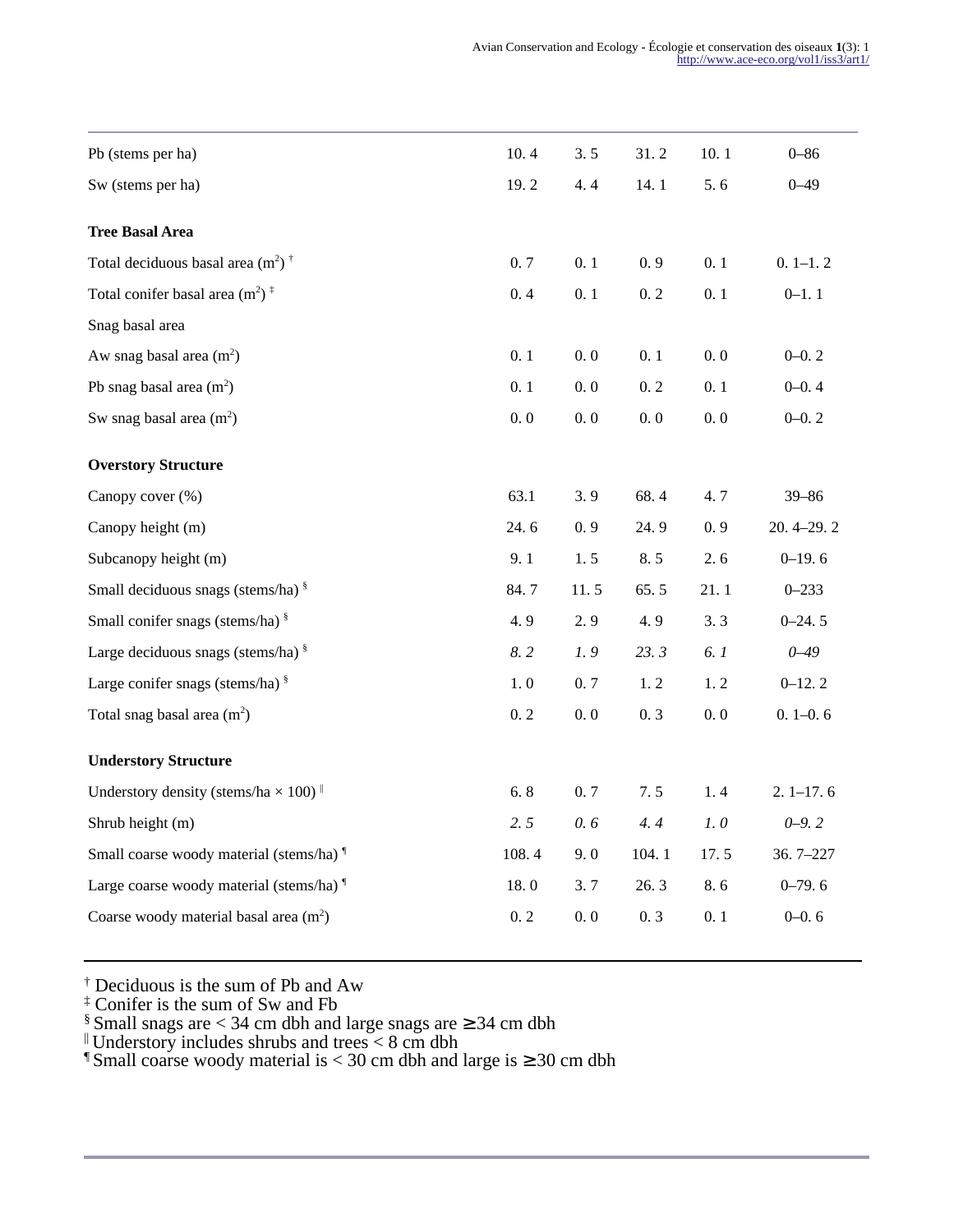were also recorded. Shrub densities were averaged for each site. Canopy cover in the center plot was measured in each cardinal direction using a spherical densitometer and the four readings were averaged. We also measured the tallest shrub height, subcanopy height, and canopy height using a clinometer.

In order to examine the abundance of potential nest sites within the greater study area, we used data from additional 44 vegetation plots located in mature and old mixedwood stands distributed across the study area. These were plots measured in a similar way from another study on the same landscape (Schmiegelow et al. 1997). We calculated the frequency distribution of snags within each diameter class and compared the density of potential nest sites, i.e., snags  $\geq$  34 cm dbh, between nest sites, unused sites, and the greater landscape.

#### **Nest site vegetation analysis**

Variables were tested for normality and nonparametric tests were used for nonnormal data. The number of vegetation descriptors was large (Table 1) compared with the number of dependent variables. We reduced these by conducting independent *t*-tests between nest sites and random points for all measured variables and then choosing those that were significant at  $P < 0.10$  in order to be conservative, given our low sample size of nests. This reduced the dataset to five variables: shrub height, total snag basal area, density of large deciduous snags, balsam poplar snag basal area, and density of balsam poplar trees in size class 4 (see Table 1 for units). Since we had no a priori expectations of habitat selection at this scale, we entered these variables into a stepwise binary logistic regression to determine variables that distinguished nest sites and random points within territories. We assessed the predictive accuracy of the model using receiver operating characteristics (ROC) analysis. This analysis determines how accurately a model predicts whether each observation represents presence or absence. Models with area under the curve (AUC) values between 0.5 and 0.7 have poor discrimination capacity; values between 0.7 and 0.9 indicate reasonable discrimination, and rates higher than 0.9 indicate very good discrimination (Swets 1988).

We also compared snag density between nest sites, unused sites, and the greater landscape to determine the relative availability of nest sites in the study area using Kruskall-Wallis nonparametric equivalent of the ANOVA. We considered  $P < 0.1$  as statistically significant to be conservative and to avoid type II errors (e.g. Schmiegelow et al. 1997, Irons et al. 2000).

## **Classification of forest cover**

A digital version of the Alberta Vegetation Inventory (AVI) was assembled for the study area using ArcInfo 8.3 GIS (Environmental Systems Research Institute, Redlands, California). The AVI is a vector based inventory developed from 1:15,000 aerial photos and interpreted to a spatial resolution of approximately 1 ha. It contains information on the estimated decade of stand origin, stand height, dominant overstory tree species composition, as well as nonforest vegetation composition and structure. We reclassified AVI classes into eleven variables describing forest structure and composition (Table 2). We used 80 yr as the cutoff between young and old forest, since forest > 80 yr was beyond rotation age in this system.

## **Nesting territory habitat**

Here we compared nesting habitat at the scale of a territory with that found in areas not used by barred owls within the 80,000 ha study area. The land area of the study area was 30 times as large as the total amount of habitat covered by our owl territories. We created circles of 1000 m radius with an area of 314 ha centered on nest sites  $(n=8)$  and unused sites (*n* = 21) chosen at random across the landscape. The buffer area was chosen to represent the average territory size that we found for owls with  $> 20$ telemetry relocations  $(x = 327.2 + 123.9 \text{ ha}, \text{mean } \pm \frac{1}{2}$ SE, *n* = 6; Olsen 1999).

#### **Locations within the home range**

A total of 201 locations from four males and four females on different territories were used in the analysis of telemetry locations, presumably foraging or roosting locations within the home range. For each owl, minimum convex polygons were constructed using all of the estimated locations. To define available habitat, we placed a circular buffer of 2000 m radius, and area of 1256 ha, centered on the geographical center of activity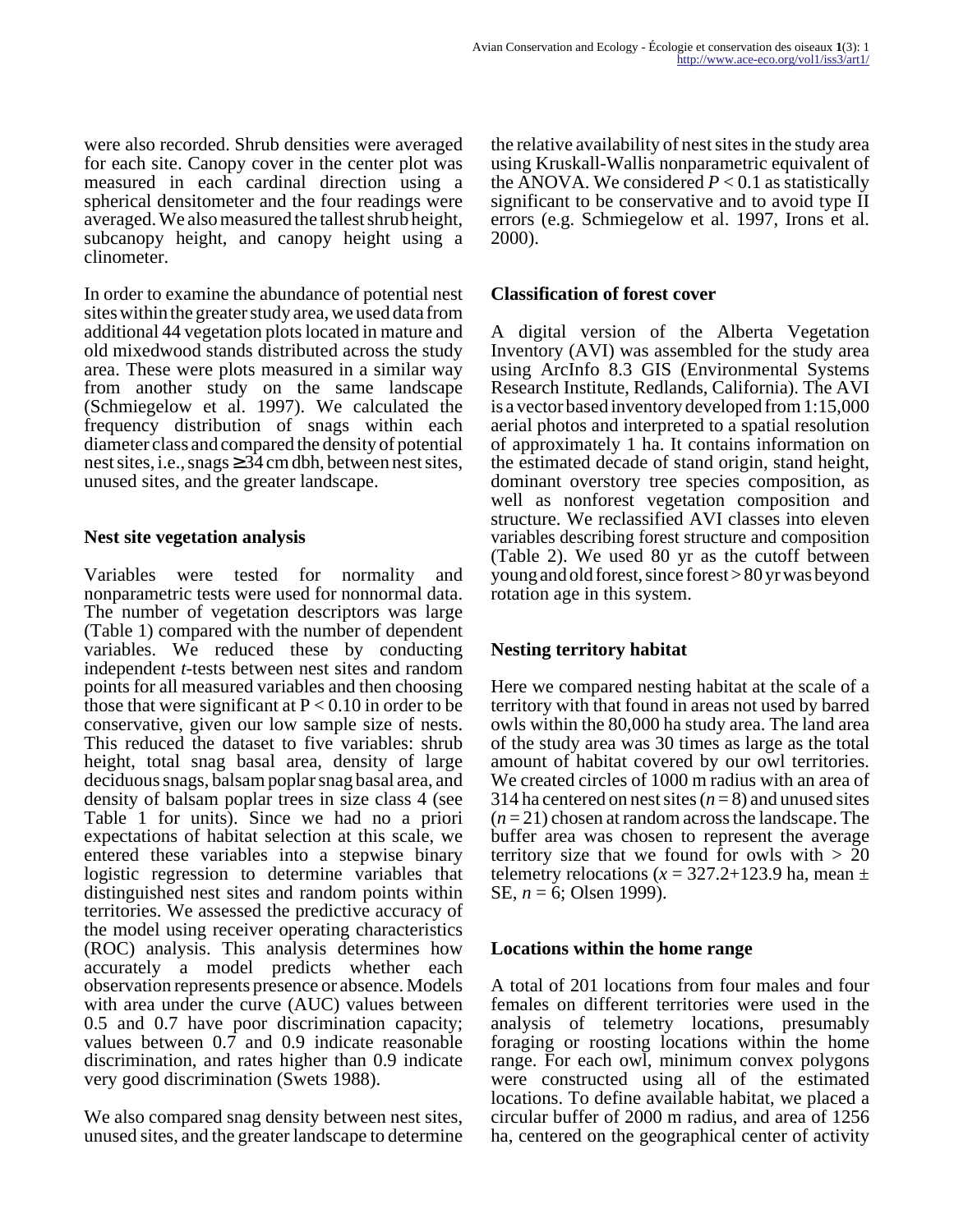for each territory. We located available habitat within this radius instead of inside the actual home range because the number of locations for some owls was small, i.e., range 10–30 locations, and likely underrepresented their range of potential daily movement. In Saskatchewan, in similar habitat, the maximum average home range size for Barred Owls was 1234 ha (Mazur et al. 1998). Random points  $(n = 194)$  were then generated from a uniform distribution with a minimum separation distance of 100 m and constrained to the circular buffers. Proportional cover of each cover class was extracted from plots with a radius of 100 m (3.14 ha) around each radio location and random point. The precision of the radio telemetry locations was approximately 3 ha (Olsen 1999).

#### **Resource selection functions**

We used binary logistic generalized linear models to derive probabilistic resource selection functions (RSF), to represent Barred Owl habitat selection (Manly et al. 1993). Habitat selection functions were developed based on use vs. availability. Model output was the probability (*P*) that the variable attributes of any given site represented Barred Owl resource selection. For each model variable, we assessed the strength of each predictor covariate on the dependent variable using the 95% confidence interval of the odds ratio (Exp β). If the confidence interval overlapped one, then we concluded that the variable had poor power and inconclusive statistical inference. Akaike's information criterion differences adjusted for small sample size  $(AIC<sub>c</sub>\Delta)$ , and Akaike weights (*w*) were used to assess and select the most parsimonious RSF model.

Based on previous studies of Barred Owl habitat, use we made the following a priori predictions for habitat selection. At the nesting territory scale we expected that owls would not include recent cutblocks (CUT1) and include old forest (OLDCON, OLDDEC) and wet areas (WETLND, WATER, TRDBOG) in their territories. We included wet areas as owls may forage along their edges: some studies noted that they use riparian areas. Within the home range where owls were foraging and roosting, we expected this because they are dietary generalists (Takats 1998, Mazur and James 2000) and, thus, they might use a broader array of habitat types. Hence, in addition to the variables noted above we included younger forest (YNGDEC, YNGCON, CUT2) and deleted

variables concerned with wet areas since we expected owls to forage along the edges and not in areas with these features. We did not have an a priori prediction for which combinations of these owls would select for, so we ran models with various combinations of these variables.

## **RESULTS**

#### **Nest site description**

Ten nests were located: eight in balsam poplar and two in trembling aspen trees. Six nests were in live trees and four were in snags. With the exception of one stick-nest, owls nested in hollow tree cavities. Five nests were located in side-entrance window cavities, and four in top-entrance chimney cavities. Window cavities were formed from broken branches, and chimneys occurred in hollow trunks of trees whose tops had fallen off. The average dbh of trees used for nesting was 51 cm; the smallest nest tree was 34 cm in diameter (Table 2). Nest trees were significantly larger (Mann-Whitney *U* test, *U*  $= 87, P = 0.05$  and significantly taller ( $U = 91, P =$ 0.06) than random trees (Table 2). The average distance from a nest site to the nearest cut block was 292 m, and half were within 50 m of a cut block.

#### **Nest site selection**

Nests were embedded in sites that had much higher densities of large  $>$  34 cm dbh deciduous snags (β  $= 0.08$ ) and higher shrub height ( $\beta = 0.24$ ) than random sites in the territory (Table 2, stepwise logistic regression: *P* = 0.004). The AUC value from ROC analysis was 0.82, suggesting that the model was reasonably good at discriminating used from random nest sites. Variables positively correlated with large deciduous snags were total snag basal area ( $r = 0.69$ ,  $P = 0.00$ ), understory density ( $r =$ 0.34,  $P = 0.03$ ), density of balsam poplar trees with  $dbh > 38$  cm ( $r = 0.42$ ,  $P = 0.007$ ), and basal area of balsam poplar snags  $(r = 0.73, P = 0.00)$ . Hence, nest sites were in areas with a high density of dead and live large poplars: in other words, old poplar stands with corresponding high density of understory shrubs and trees.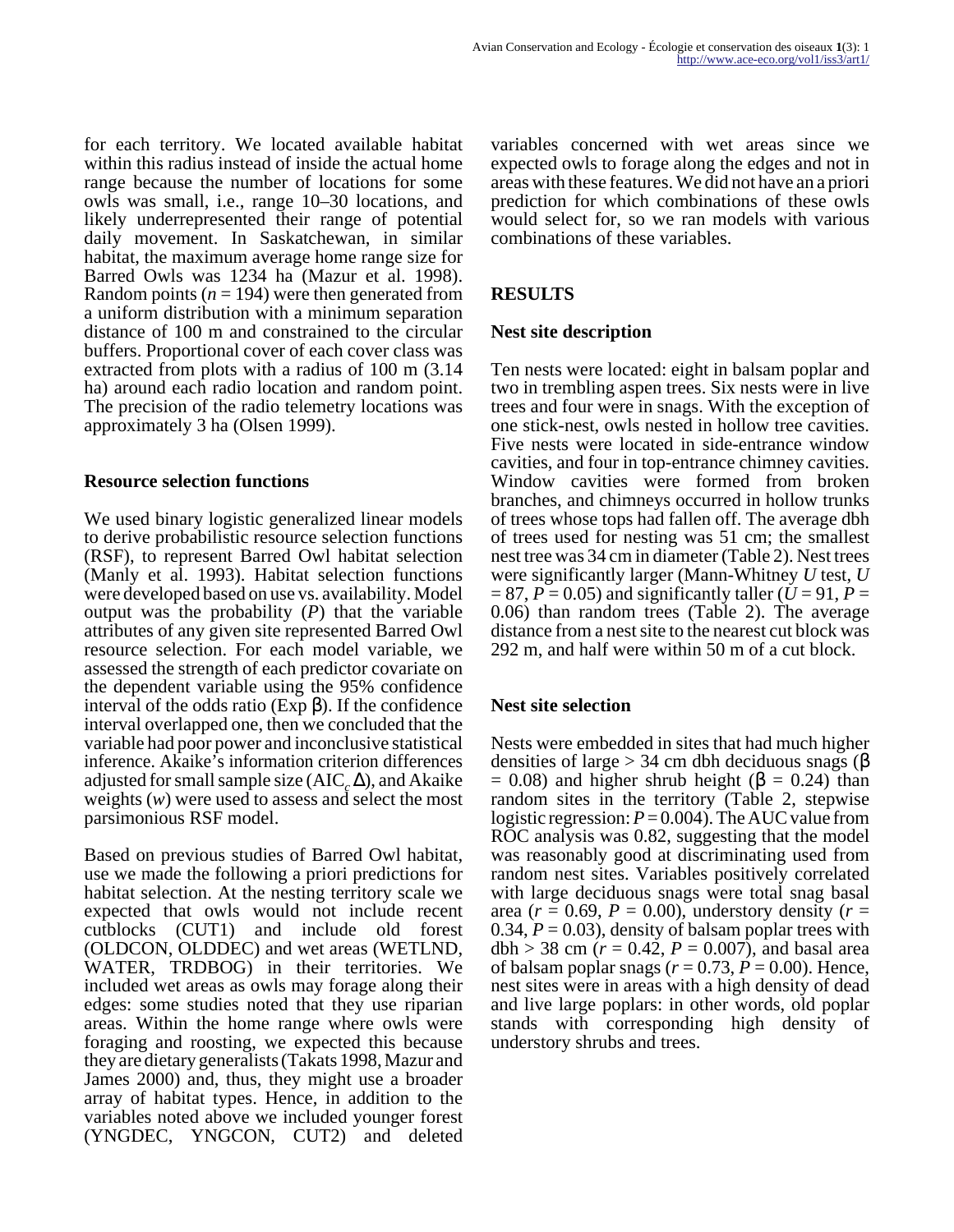#### **Nest site availability**

Since Barred Owls chose large diameter snags in which to nest, and nest trees were located in stands with high densities of large diameter, i.e.,  $> 34$  cm dbh, deciduous snags, we compared the distribution of large-diameter snags at three spatial scales: nest sites, unused sites within the home range, and across the landscape. Nest sites had fewer small-diameter snags and a greater number of large-diameter snags compared with unused and landscape sites. Snags used for nesting by owls ranged from 34–77 cm dbh (Table 2). Therefore, we assumed that the minimum diameter for a potential nest site was 34 cm dbh. We calculated the availability of potential nest sites by counting number of snags  $\geq 34$  cm dbh at nest sites, random sites within the home range, and the landscape. This measure of snag availability was then converted to density, i.e., snags/ha. Snag density was highest at nest sites, lower at random sites within the home range, and lowest on the landscape (*x* and 95% CI, (*n*): 26.7, 17.3, (*n* = 10); 7.5, 3. 6, (*n* = 30); 3.2, 2. 4 (*n* = 44), respectively (Kruskal-Wallis test,  $\chi$ 2 = 17. 7, *df* = 2, *P* < 0.001).

#### **Nesting territory habitat**

At the nesting territory scale, owls used a variety of habitats (Table 3), primarily young deciduous forest, old conifer and deciduous mixedwood, recent cutblocks, and treed bog. At this scale and compared to the larger landscape, resource selection was positively correlated with the proportional area of recent cutblocks and old conifer mixedwood (Tables 4 and 5). The resource selection function for habitat selection at this scale is:

$$
W(x) = Exp (0.126*CUT1 + 0.083*OLDCON - 3.474)
$$
 (1)

#### **Locations within home ranges**

Within their home ranges, owls used a variety of habitats (Table 3), primarily young deciduous forest, treed bog, old coniferous and deciduous mixedwood and wetland for foraging and roosting. Although amount of cutblock was low within home ranges (Table 3), owls selected for cutblocks  $>$  30yr old and against recent cutblocks, i.e., < 30 yr old (Table 4 and 5). They also selected for young, i.e., <

80-yr old, deciduous mixedwood, old conifer mixedwood, and against old, i.e., > 80 yr, deciduous mixedwood (Table 4 and 5). The resource selection function is:

 $W(x) = Exp (0.012*YNGDEC + 0.007*OLDCON +$ (2)  $0.036*$ CUT2 -  $0.005*$ OLDDEC -  $0.011*$ CUT1 -  $0.619$ )

#### **DISCUSSION**

The status of the Barred Owl as an old-growth indicator is at least partly supported by our results. Some elements of old-growth forest were essential for Barred Owl nesting in our study area. In particular *Populus* trees with a minimum diameter of 34 cm were used for nesting. In the boreal mixedwood ecoregion, aspen and poplar trees represent 69–91% of the available snags, depending on age of the stand (Lee 1998). Barred Owls' apparent preference for deciduous trees for nesting may thus reflect availability, or perhaps the fact that they are susceptible to decay. Unlike conifers, deciduous trees may remain standing for a long time when rotten (Petersen and Petersen 1992). Characteristics of nest trees used in our study are similar to nesting sites described by others (Haney 1997, Mazur et al. 1997, Postupalsky et al. 1997, Leder and Walters 1980, Takats 1998, Buchanan et al. 2004). Three studies that reported mean cavity tree diameter and height found a range of mean dbh from 47–61 cm and heights from 6.8–13.4 m (reported in Mazur and James 2000). The mean dbh in our study was 51.6 cm and height was 16 m, consistent with other studies.

We found no studies on Barred Owl nest sites that considered the characteristics of the area immediately surrounding the nest. In our area, nest trees were embedded in patches of old mixedwood forest with a high density of large dead,  $> 34$  cm dbh, and live balsam poplars, dbh  $>$  38 cm, with high shrub understory. Nest trees that are surrounded by a high density of large diameter snags and trees may be less obvious to predators (Martin and Roper 1988) and, if the nest is depredated, the owl can quickly find an alternative nest tree within the patch. Alternatively, Barred Owls may choose nest sites within old forest patches to provide cover and food for young. Barred Owl young leave the nest at 28–35 d, when they are flightless, remain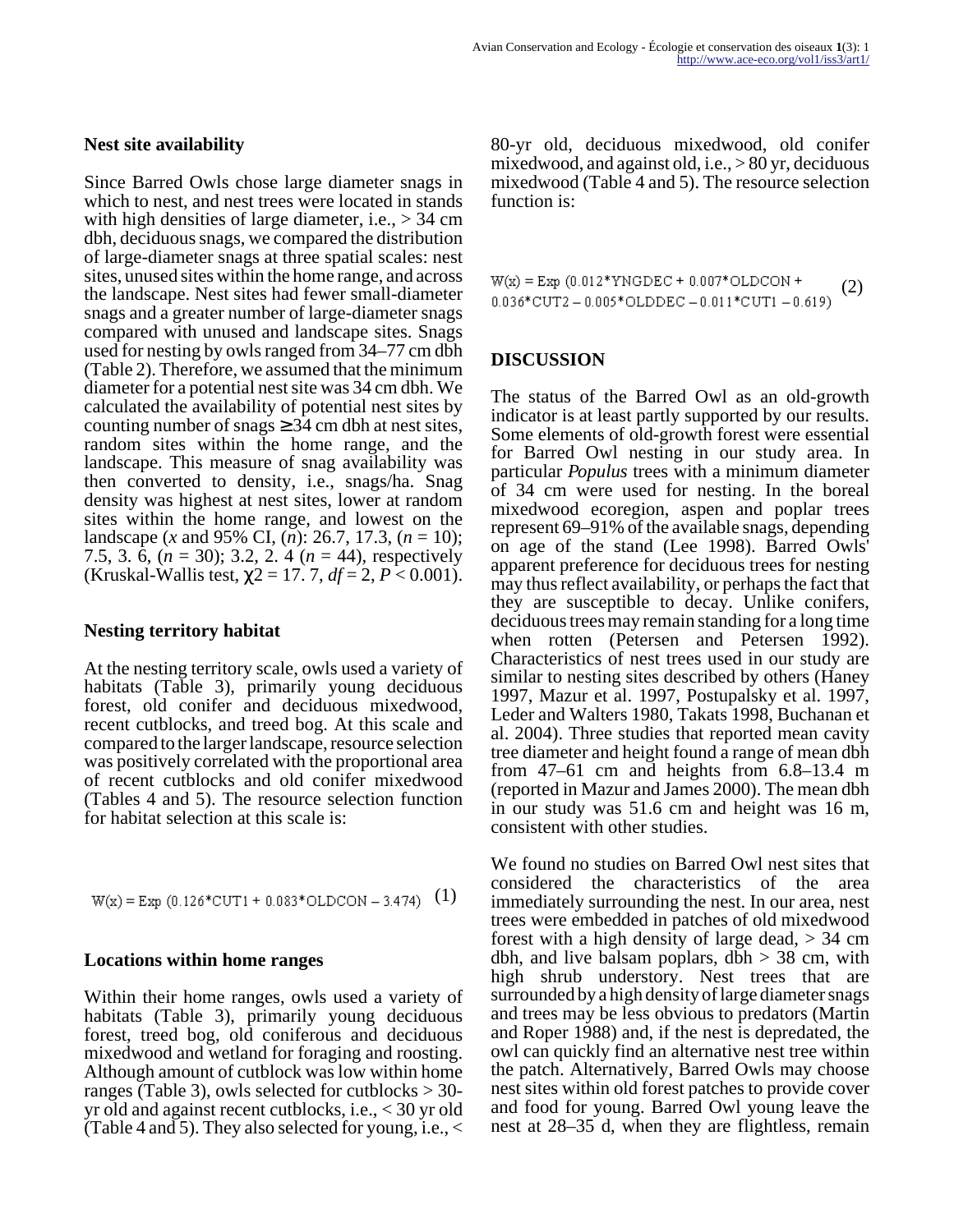| Cover class      | Mean % cover at<br>nesting territory scale | Range of % cover at<br>nesting territory scale<br>scale | Mean % cover at owl<br>locations in home<br>ranges | Range of % cover at owl<br>locations in home ranges |
|------------------|--------------------------------------------|---------------------------------------------------------|----------------------------------------------------|-----------------------------------------------------|
| <b>OLDDEC</b>    | 11.0                                       | $3 - 35$                                                | 9.1                                                | $0 - 100$                                           |
| <b>OLDCON</b>    | 17.5                                       | $2 - 39$                                                | 15.5                                               | $0 - 100$                                           |
| <b>YNGDEC</b>    | 31.4                                       | $2 - 63$                                                | 35.2                                               | $0 - 100$                                           |
| <b>YNGCON</b>    | 1.5                                        | $0 - 5$                                                 | 0.7                                                | $0 - 52$                                            |
| <b>TRBOG</b>     | 12.7                                       | $0 - 41$                                                | 18.6                                               | $0 - 100$                                           |
| <b>PINE</b>      | 0.7                                        | $0 - 4$                                                 | 5.0                                                | $0 - 83$                                            |
| <b>WETLND</b>    | 1.9                                        | $0.1 - 4$                                               | 7.5                                                | $0 - 100$                                           |
| <b>WATER</b>     | 0.0003                                     | $0 - 1$                                                 | 1.3                                                | $0 - 46$                                            |
| <b>ANTHRO</b>    | 1.3                                        | $0 - 3$                                                 | 0.9                                                | $0 - 37$                                            |
| CUT1             | 21.7                                       | $0 - 54$                                                | 4.7                                                | $0 - 98$                                            |
| CUT <sub>2</sub> | 0.4                                        | $0 - 3$                                                 | 1.4                                                | $0 - 64$                                            |
|                  |                                            |                                                         |                                                    |                                                     |

**Table 3.** Percent cover in each cover class for nesting habitat at the nesting territory scale scale (*n* = 8) and at owl locations  $(n = 201)$  within home ranges. Refer to cover classes given in Table 1.

within the nest patch prior to dispersal, and after fledging are fed and protected by the parents for several months (Bird and Wright 1977). Olsen (1999) followed radio-tagged fledged juveniles from two broods for ten weeks: they remained in older forest in predispersal home ranges of 3 and 20 ha.

Despite selection of old forest for nesting, Barred Owls did not appear to completely avoid anthropogenic disturbance, as suggested by others (Bosakowski 1994, Laidig and Dobkin 1995). Half of the nests were located within 50 m of a cutblock edge. The smallest patch, i.e., 1.7 ha, used for nesting was a "habitat island" isolated by harvesting while the hen was on eggs. In another case, an owl nested in a 15 ha patch surrounded by a 1-yr-old clear-cut. In both these situations, owls nested successfully, but the nest patch was not occupied in subsequent years. In Appalachia, Barred Owl nests were closer to forest clearings than random sites (Devereux and Mosher 1984), and owls nested in

small patches (6–33 ha; Haney 1997). In Saskatchewan, Mazur et al. (1997) found Barred Owl nests within 25 m of roads. Hence, it appears that Barred Owls can nest close to forest clearings as long as suitable nest trees are available. However, more information is required on population demography to determine whether Barred Owls can persist in small patches in landscapes managed for forestry.

Barred Owl selected nesting territories with more old conifer-dominated mixedwood and recent cutblocks than found across the landscape, although they contained a wide variety of habitat types and ages (Table 3). However, owls selected against recent cutblocks during foraging within the home range suggesting that apparent selection of cutblocks at the territory scale may be an artifact of the fact that recent harvesting occurs in older mixedwood stands. Hence, nesting territories may contain recent harvesting, and birds will nest near it, but do not use it for foraging and roosting. We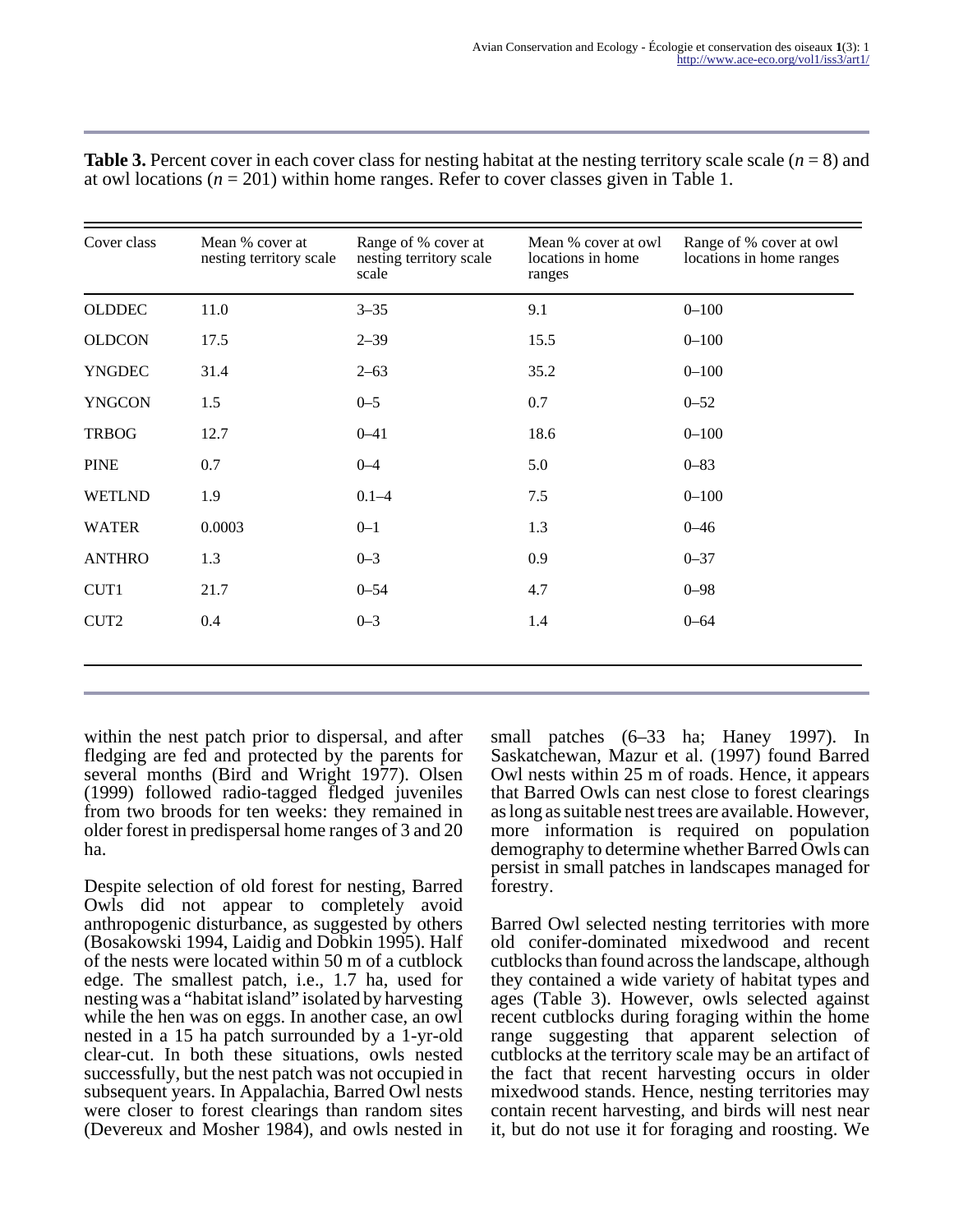| Model                                             | $\boldsymbol{k}$ | AICc   | W       |
|---------------------------------------------------|------------------|--------|---------|
| Nesting territory scale                           |                  |        |         |
| $CUT1 + OLDCON + WETLND + OLDDEC + WATER + TRBOG$ | 6                | 113.81 | < 0.001 |
| $CUT1 + OLDCON + WETLND + OLDDEC + WATER$         | 5                | 58.23  | < 0.001 |
| $CUT1 + OLDCON + WETLND + OLDDEC$                 | $\overline{4}$   | 40.56  | < 0.001 |
| $CUT1 + OLDCON + WETLND$                          | 3                | 32.40  | 0.04    |
| $CUT1 + OLDCON$                                   | $\boldsymbol{2}$ | 27.37  | 0.52    |
| CUT1                                              | $\mathbf{1}$     | 27.72  | 0.44    |
| Telemetry locations within home ranges            |                  |        |         |
| $YNGDEC + OLDCON + OLDDEC + CUT2 + CUT1 + YNGCON$ | 6                | 620.21 | 0.187   |
| $YNGDEC + OLDCON + OLDDEC + CUT2 + CUT1$          | 5                | 618.08 | 0.541   |
| $YNGDEC + OLDCON + OLDDEC + CUT2$                 | $\overline{4}$   | 620.26 | 0.182   |
| $YNGDEC + OLDCON + OLDDEC$                        | 3                | 624.05 | 0.027   |
| YNGDEC + OLDCON                                   | 2                | 623.02 | 0.046   |
| <b>YNGDEC</b>                                     | 1                | 625.07 | 0.016   |
|                                                   |                  |        |         |

**Table 4.** Akaike's information criterion scores (AICc), AICc weights (*w*) and number of parameters (*k*) for candidate habitat models developed for barred owl habitat selection at the nesting territory and home range scales. Selected models are shown in bold.

should be cautious in interpreting this result, however, since only 7% of the total landscape had been recently harvested. Mazur et al. (1998) found that Barred Owl breeding home ranges in Saskatchewan had greater proportions of old mixedwood forest  $(≥ 80 \text{ yr})$ , and low proportions of young forest  $( $50 \text{ yr}$ )$  and treed muskeg than the landscape overall. Although active harvesting was occurring in their study area, recent cutblocks were not differentiated from young forest, so a direct comparison with our study cannot be made.

Unlike other studies (e.g., Bosakowski 1994), Barred Owls in our area did not require large expanses of unfragmented forest for foraging and roosting. Barred Owls are dietary generalists (Johnsgard 1988, Mazur and James 2000) and can forage in a variety of habitat types and ages. In our study area they used several habitat types within their home ranges, including open areas such as old cutblocks and wetland. At this scale, they had a positive association with young deciduous mixedwood, old conifer mixedwood, and old regenerating cutblocks  $(> 30 \text{ yr})$  and a negative association with recent cutblocks and old deciduous mixedwood. In Saskatchewan, however, Barred Owls strongly selected old mixedwood for foraging and roosting, with weaker selection for mature mixedwood and deciduous forests (Mazur et al. 1998). Differences between studies may reflect differences in forest classification and amount of harvesting on the landscape.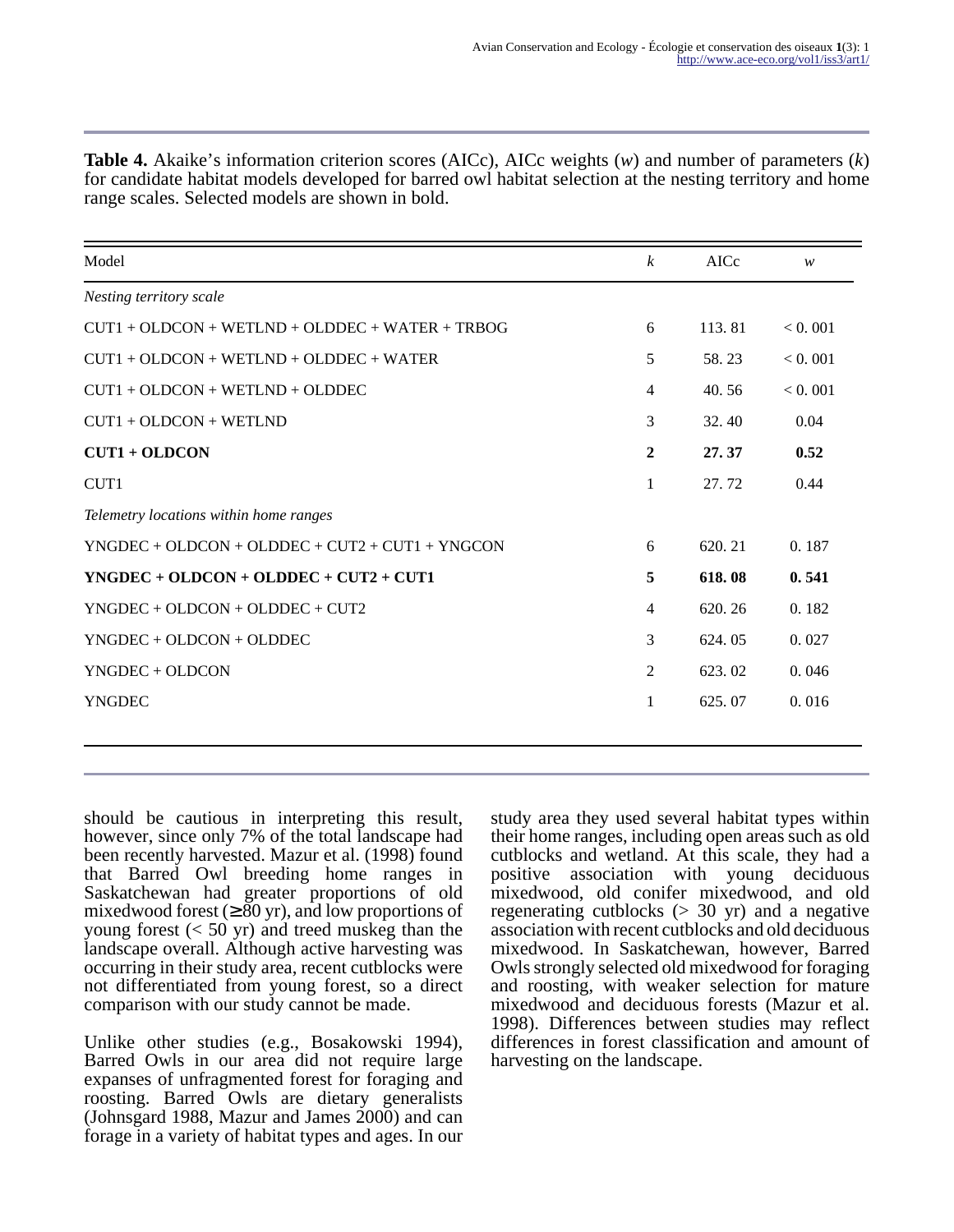|                                    | $\boldsymbol{B}$ | $\rm SE$ | df           | $\boldsymbol{P}$ | Exp(B) | 95% CI for EXP $(B)$ |
|------------------------------------|------------------|----------|--------------|------------------|--------|----------------------|
| Nesting territory scale            |                  |          |              |                  |        |                      |
| CUT1                               | 0.126            | 0.055    | 1            | 0.023            | 1.135  | 1.018, 1.265         |
| <b>OLDCON</b>                      | 0.083            | 0.043    | 1            | 0.055            | 1.086  | 0.998, 1.182         |
| Constant                           | $-3.474$         | 1.190    | $\mathbf{1}$ | 0.004            | 0.031  |                      |
| Telemetry locations in home ranges |                  |          |              |                  |        |                      |
| <b>YNGDEC</b>                      | 0.012            | 0.003    | $\mathbf{1}$ | 0.000            | 1.012  | 1.006, 1.018         |
| <b>OLDCON</b>                      | 0.007            | 0.004    | $\mathbf{1}$ | 0.087            | 1.007  | 0.999, 1.015         |
| <b>OLDDEC</b>                      | $-0.005$         | 0.004    | $\mathbf{1}$ | 0.259            | 0.995  | 0.988, 1.004         |
| CUT1                               | $-0.011$         | 0.005    | $\mathbf{1}$ | 0.049            | 0.989  | 0.979, 1.000         |
| CUT <sub>2</sub>                   | 0.036            | 0.019    | $\mathbf{1}$ | 0.056            | 1.036  | 0.999, 1.075         |
| Constant                           | $-0.619$         | 0.187    | $\mathbf{1}$ | 0.001            | 0.538  |                      |

**Table 5**. Summary statistics for the most parsimonious habitat models for Barred Owl nesting territory and home range scales. With the listed variables, coefficients (*B*), standard errors (SE), degrees of freedom (*df*), odds ratios (Exp (*B*)), and 95% confidence intervals (CI) are included.

# **CONCLUSION**

We provide the following recommendations for the conservation of Barred Owls in managed forest landscapes in boreal mixedwood forests. These are based on a small sample of birds, hence should be regarded as preliminary. Actions should be implemented in an adaptive management framework, accompanied by long-term monitoring of owls.

**1.** Maintain potential nest trees (*Populus* snags and live trees)  $> 34$  cm dbh in patches of large balsam poplar (DBH > 38 cm; minimum 30 stems/ha) and deciduous snags ( $>$  34 cm dbh; minimum 23 stems/ha). Since few snags will remain in retention patches 30–60 yr after harvesting, additional patches containing young and mature trees should be retained to allow recruitment into older age classes as regeneration proceeds. We suggest that the

patches be 10–20 ha in size, based on average patch size where nests were located (9 ha; Olsen 1999) and the upper home range size of predispersal juveniles (20 ha; Olsen 1999). Studies of snag production and recruitment are required to provide information on potential nest site availability at various stages of forest succession and under different harvesting regimes and silvicultural practices. In addition, studies on minimum size of patch required to successfully nest and produce independent young are required.

**2.** Maintain a heterogeneous landscape around nest patches, consisting of young  $(< 80$  yr) deciduous mixedwood, old (> 80 yr) conifer and deciduous mixedwood, treed bogs, wetlands, and regenerating cutblocks > 30 yr old. Ranges of these values for the owls in our study are found in Table 3. Although birds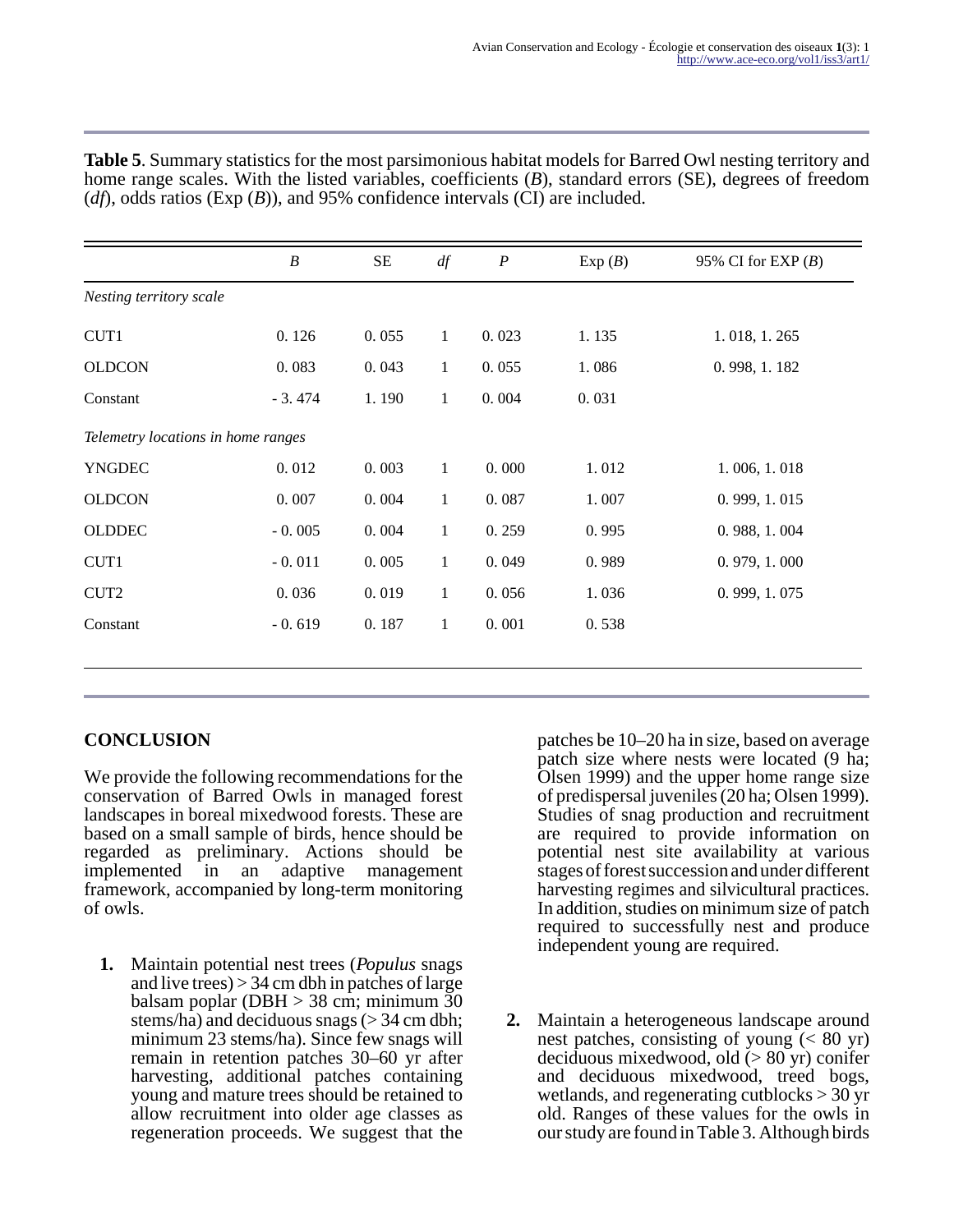in our study remained in landscapes that had been partly clear-cut, they avoided recent cutblocks for foraging and roosting. Hence, some tracts of land without recent cutblocks should be retained: a minimum of 300 ha for breeding, based on breeding home range size, and larger for the nonbreeding period (1200 ha based on nonbreeding home range size of Barred Owls in Saskatchewan (Mazur et al. 1998). Older forest patches could be produced by extended rotations or by using "floating reserves" (Kneeshaw and Gauthier 2003). More research is required to determine minimum patch sizes for retaining Barred Owls and to determine how much recent clear-cutting can be tolerated by the owls in the home range.

*Responses to this article can be read online at: <http://www.ace-eco.org/vol1/iss3/art1/responses/>*

#### **Acknowledgments:**

*We thank G. Hayward, F. K. A. Schmiegelow, and S. Dyer for their comments on a previous version of this manuscript. R. Sissons, D. Stepnisky, and C. Burgess deserve recognition for their hard work and dedication to the study from its inception. M. Piorecky, C. McCallum, and M. Kroetsch also provided valuable support in and out of the field. We are grateful to Mike Norton for providing his vegetation data. Logistical support and forest inventory data were provided by Alberta Pacific Forest Industries, Pearson-Timberline Forestry Consultants, and Weyehaeuser Canada. Funding was provided by the Manning Diversified Forest Products Trust Fund, Natural Sciences and Engineering Research Council of Canada, Alberta Sports Recreation Parks and Wildlife Foundation, Canadian Forest Service, Sustainable Forest Management Network, and Alberta Pacific Forest Industries.*

#### **LITERATURE CITED**

**Bird, D. M., and J. Wright.** 1977. Apparent distraction display by a Barred Owl. *Canadian Field-Naturalist* **91:**176–177.

**Bonan, G. B., and H. H. Shugart.** 1989. Environmental factors and ecological processes in boreal forests. *Annual Review of Ecology and Systematics* **20:**1–28.

**Bosakowski, T.** 1994. Landsat reveals negative effect of forest fragmentation on Barred Owl distribution. *Records of New Jersey Birds* **20:**66–70.

**Bosakowski, T., R. Smeiser, and J. Benzinger.** 1987. Distribution, density, and habitat relationships of Barred Owl in northern New Jersey. Pages 135– 143 *in* R. W. Nero, R. J. Clark, R. J. Knapton, and R. H. Hamre, editors. *Biology and Conservation of Northern Forest Owls: Symposium Proceedings.* U. S. Forest Service General Technical Report **RM-142**, Rocky Mountain Forest and Range Experimental Station, Fort Collins, Colorado, USA.

**Bosakowski, T., and D. G. Smith.** 1998. Response of a forest raptor community to broadcasts of heterospecific and conspecific calls during the breeding season. *Canadian Field Naturalist* **112:**198–203.

**Buchanan, J. B., T. L. Fleming, and L. L. Irwin.** 2004. A comparison of barred and spotted owl nestsite characteristics in the eastern Cascade Mountains, Washington. *Journal of Raptor Research* **38:**231–237.

**Cumming, S. G., P. J. Burton, S. Prahacs, and M. R. Garland.** 1994. Potential conflicts between timber supply and habitat protection in the boreal mixedwood of Alberta, Canada: a simulation study. *Forest Ecology and Management* **68:**281–302.

**Dark, S. J., R. J. Gutierrez, and G. I. Gould.** 1998. The Barred Owl (*Strix varia*) invasion in California. *Auk* **115:**50–56.

**Devereux, H. G., and J. A. Mosher.** 1984. Breeding ecology of Barred Owls in the central Appalachians. *Journal of Raptor Research* **18:**49–58.

**Elody, B. I., and N. F. Sloan.** 1985. Movements and habitat use of Barred Owls in the Huron Mountains of Marquette County, Michigan, as determined by radio telemetry. *Jack Pine Warbler* **63:**3–8.

**Guetterman, J. H., J. A. Burns, J. A. Reid, R. B. Horn, and C. C. Foster.** 1991. *Radio telemetry methods for studying Spotted Owls in the Pacific*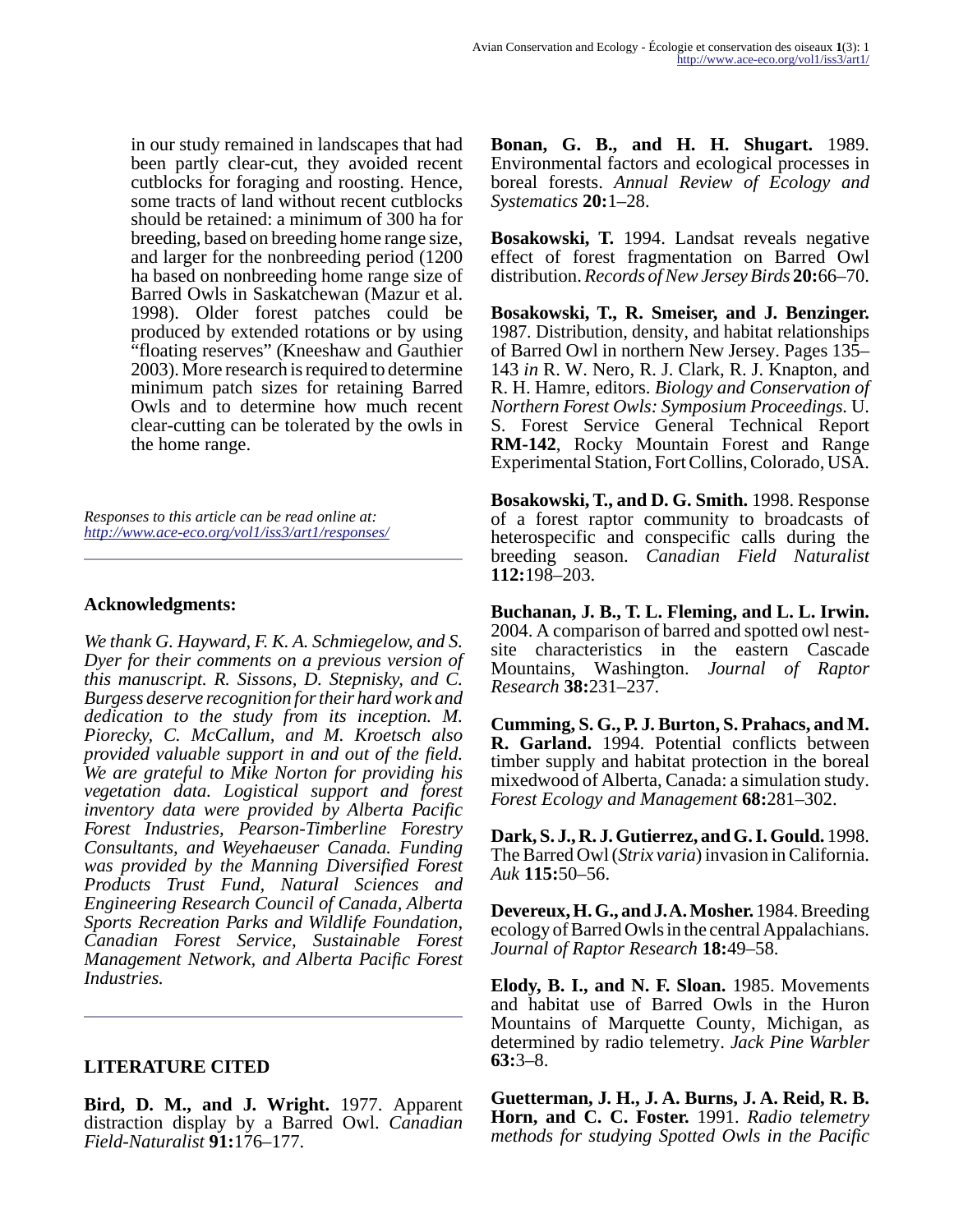*Northwest.* U.S. Forest Service General Technical Report **PNW-GTR-272.** Department of Agriculture, Forest Service, Pacific Northwest Research Station, Portland, Oregon, USA.

**Haney, J. C.** 1997. Spatial incidence of Barred Owl (*Strix varia*) reproduction in old-growth forest of the Appalachian plateau. *Journal of Raptor Research* **31:**241–252.

**Herter, D. R., and L. L. Hicks.** 2000. Barred owl and spotted owl populations and habitat in the central Cascade Range of Washington. *Journal of Raptor Research* **34:**279–286.

**Hess, G. R., and T. J. King.** 2002. Planning open spaces for wildlife I. Selecting focal species using a Delphi survey approach. *Landscape and Urban Planning* **58:**25–40.

**Irons, D. B., S. J. Kendall, W. P. Erickson, L. L. McDonald, and B. K. Lance.** 2000. Nine years after the Exxon Valdez oil spill: effects on marine bird populations in Prince William Sound, Alaska. *Condor* **102:**723–737.

**James, P. C.** 1993. Old growth and owls: What have we learned? Pages 70–79 *in* D. H. Kuhnke, editor. *Birds in the boreal forest.* Proceedings of a workshop held March 10–12, 1992 in Prince Albert, Saskatchewan. Forestry Canada, Northern Forestry Centre, Edmonton, Alberta, Canada.

**Johnsgard, P. A.** 1988. *North American owls: biology and natural history.* Smithsonian Institution Press, Washington, D.C., USA.

**Johnson, D. H.** 1980. The comparison of usage and availability measurements for evaluating resource preference. *Ecology* **61:**65–71.

**Kelly, E. G., E. D. Forsman, and R. G. Anthony.** 2003. Are Barred Owls displacing spotted owls? *Condor* **105:**45–53.

**Kie, J.** 1994. *CALHOME.* Available online at: [http](http://nhsbig.inhs.uiuc.edu/wes/home_range.html) [://nhsbig.inhs.uiuc.edu/wes/home\\_range.html.](http://nhsbig.inhs.uiuc.edu/wes/home_range.html)

**Kirk, D. A., and C. Hyslop.** 1998. Population status and recent trends in Canadian raptors: a review. *Biological Conservation* **83:**91–118.

**Kneeshaw, D., and S. Gauthier.** 2003. Old growth in the boreal forest: a dynamic perspective at the stand and landscape level. *Environmental Review* **11:**S99–S114.

**Laidig, K. J., and D. S. Dobkin.** 1995. Spatial overlap and habitat associations of Barred Owls and great horned owls in southern New Jersey. *Journal of Raptor Research* **29:**151–157.

**Leder, J. E., and M. L. Walters.** 1980. Nesting observations for the Barred Owl in western Washington. *Murrelet* **61:**110–112.

**Lee, P.** 1998. Dynamics of snags in aspendominated midboreal forests. *Forest Ecology and Management* **105:**263–272.

**Manly, B. F. J., L. L. McDonald, and D. L. Thomas.** 1993. *Resource selection by animals: statistical design and analysis for field studies.* Chapman Hall, New York, New York, USA.

**Martin, T. E., and J. J. Roper.** 1988. Nest predation and nest-site selection of a western population of the hermit thrush. *Condor* **90:**51–57.

**Mazur, K. M., S. D. Frith, and P. C. James.** 1998. Barred Owl home range and habitat selection in the boreal forest of central Saskatchewan. *Auk* **115:**746– 754.

**Mazur, K. M., P. C. James, and S. D. Frith.** 1997. Barred Owl nest site characteristics in the boreal forest of Saskatchewan, Canada. *In* J. R. Duncan, H. D. Johnson and T. H. Nicholls, editors. *Biology and Conservation of Owls of the Northern Hemisphere: Second International Symposium,* Pages 267–271*.* U.S. Forest Service General Technical Report **N-190.** U.S. Dept. of Agriculture, Forest Service, North Central Forest Experiment Station, St. Paul, Minnesota, USA.

**Mazur, K. M., and P. C. James.** 2000. Barred Owl (*Strix varia*). *In* A. Poole and F. Gill, editors. *Birds of North America.* Number **508.** Academy of Natural Sciences, Philadelphia, Pennsylvania, USA, and American Ornithologists' Union, Washington, D.C., USA. Available online at: [http:/](http://bna.birds.cornell.edu/BNA/) [/bna.birds.cornell.edu/BNA/](http://bna.birds.cornell.edu/BNA/).

**Nicholls, T. H., and D. W. Warner.** 1972. Barred Owl habitat use as determined by radiotelemetry. *Journal of Wildlife Management* **36:**213–224.

**Olsen, B. 1999***. Breeding habitat ecology of the*